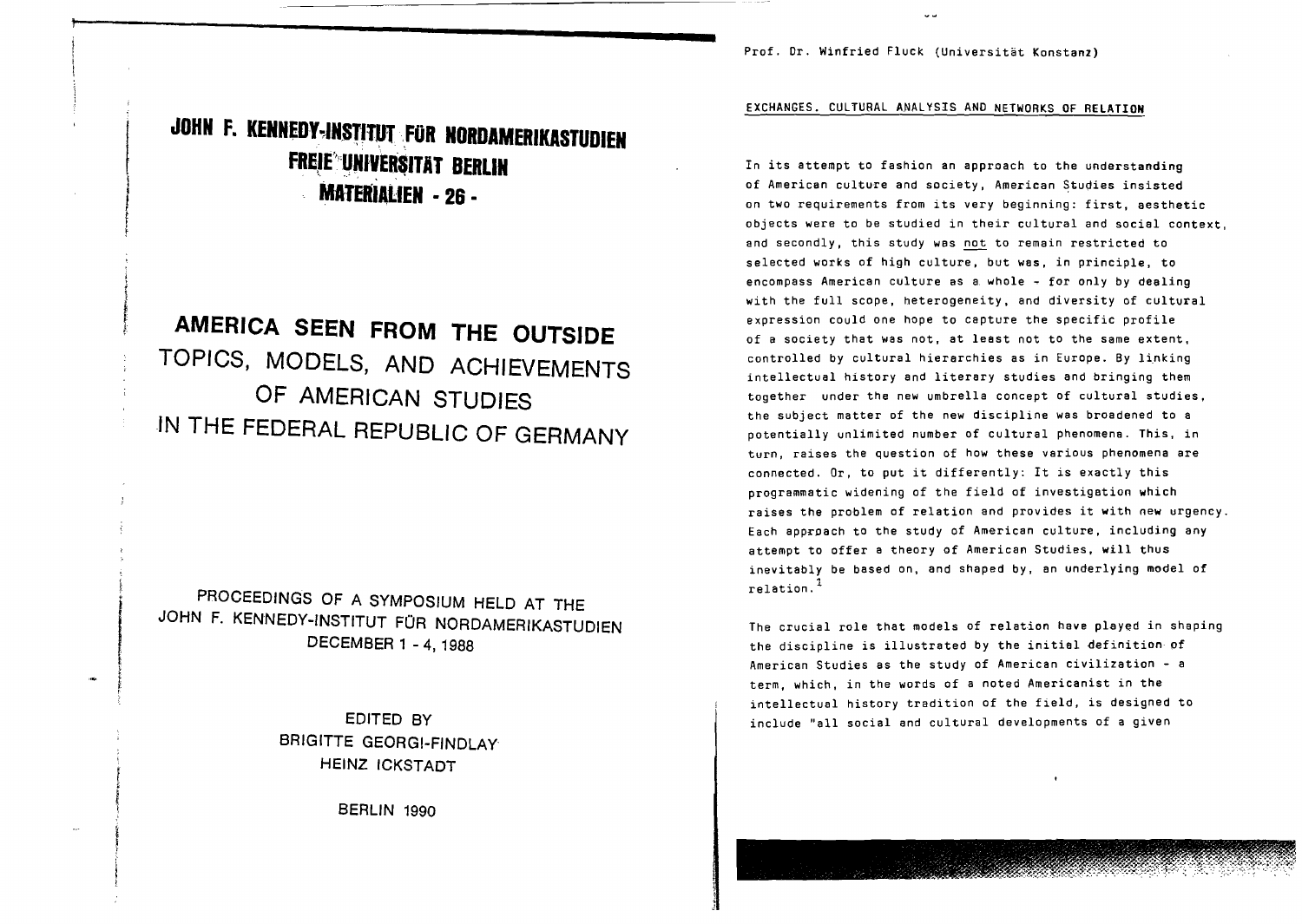society, its political culture, technical progress, educational institutions as well as its scientific and intellectual achievements" - for only on the basis of such a comprehensive view can we hope to arrive at a valid evaluation of a culture and its current state of development.  $2$  By focusing on the crucial role of the idea of civilization for American Studies in its formative years, the quotation draws attention to the fact that the field, at least in its initial stage, was decisively influenced by a concept whose model of relation is essentially organicist. Society as a whole is perceived as an organism and the central metaphor for historical analysis is thus one of growth and decline, of evolutionary progress or its obstruction. Such an underlying model of organic relation can help to explain the basic methodological assumptions and typical procedures of American Studies in the 1950s and 1960s: The major intellectual achievement, the work of art, or its distinguishing feature, the image, are regarded as a kind of condensed essence of American culture. In this case, it makes sense to assign to a single object or image, as the smallest unit of a culture or text, a representative function for the understanding of the whole. Hence the dominance of the myth and symbol school.

Interestingly enough, however, the theoretical perspective from which consensus history and its American Studies equivalents, the history of ideas approach and the myth and symbol school, have been criticized most severely - that of Marxism and its diverse versions of ideological analysis and social history - usually maintains an organicist model of relation itself, although in a gesture of emphatic inversion. For, as a rule, it is still claimed that the system as <sup>a</sup> whole can best, in fact only be understood by focusing on one of its components. However, in contrast to the history of ideas approach, it is no longer the work of art or a special intellectual achievement, but an aspect of economic, pOlitical or social structure (such as, for example, class relations or market relations) which is now privileged as a model of relation and is then - in following the claim that social structures are replicated in cultural manifestations - reaffirmed as the essential organizing principle of the cultural text, Both of these approaches, the history of ideas paradigm as well as the social history paradigm, thus work on the assumption that a part condenses and provides the key to the whole.

! I

.~

.~ JI ii , the

i.

it

J~

It is an important part of my argument that both of these approaches inevitably show special affinities to certain types of text. To give but one example, one of the privileged genres for a history of ideas approach is undoubtedly the historical novel which, emerging parallel to early Romanticism, suggests redefining civilization as nationhood. On the other hand, texts based on claims of social representation (like the socalled Verständigungstext) continue to dominate cultural studies in which neglected cultural perspectives are to be recovered and revived.

This brings me to an important point. Obviously, privileging a certain model of relation also means privileging a certain type of literary or cultural text in which a similar principle of organization is at work. It may therefore be helpful to reverse that order and to shift over to the work of an author which is significant as one of the first consistent attempts in American culture to subvert organicist models of relation. I am referring to Theodore Dreiser. The reading of his work by Philip Fisher is particularly helpful here for it reveals the radical interactionist dimension of Dreiser's novels.  $3\text{ As}$ Fisher convincingly shows, the formation of self and of social relations is now staged as a never-ending interactionist continuum, generated and maintained by a self-perpetuating circle in which desire, the recreation of the self in the image

23. 橘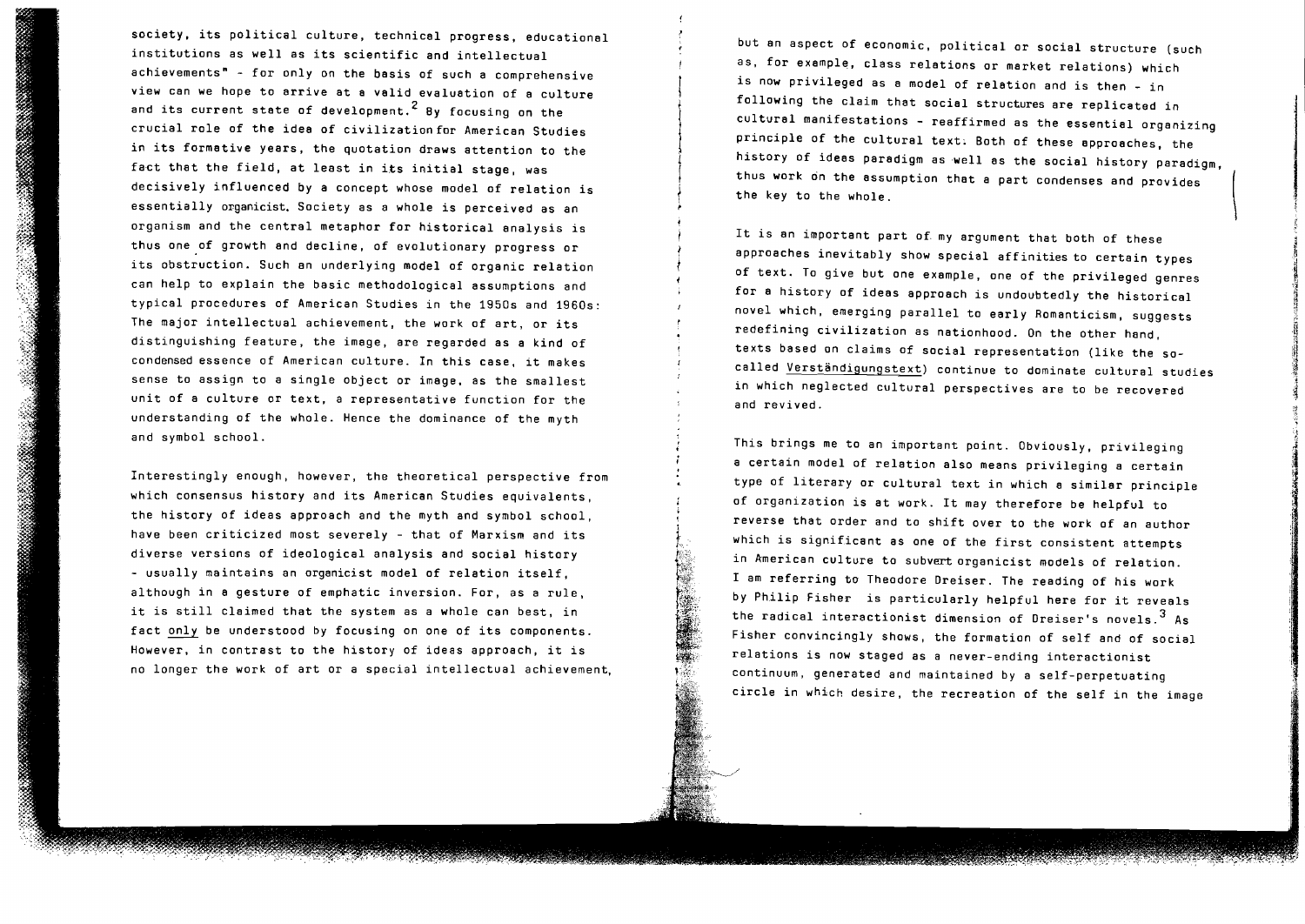$- 104 -$ 

undermine. In consequence, the question of relation receives <sup>a</sup> new twist. For, if events are no longer determined by the logic of an endless interactionist sequence, a different principle is needed to link the elements taken from the novel. This principle of organization, interestingly enough, differs in the two films under consideration and in doing so, illustrates two possibilities of filmic representation that were still hotly contested in the period between 1930 and 1950 when our two films were released. In his 1931 film version of An American Tragedy, Josef von Sternberg neutralizes Dreiser's interactionism through a mode of narration which is strongly influenced by documentary conventions. George Stevens, on the other hand, in his version released in <sup>1951</sup> under the title <sup>A</sup> Place in the Sun uses all the possibilities of aestheticization and visual idealization provided by the medium's technology. In both cases, these different approaches are linked with an instructive transformation of genre, which refers us back to the remarkable openness and modernity of Dreiser's text. Sternberg focuses on what may be called the novel's social discourse, which is taken as <sup>a</sup> point of departure for an unemotional, realistic movie somewhat in the tradition of the American gangster film of the 1930s. Stevens reminds us that the novel, in its sequence of seduction, deception, desertion, and moral retribution, is also shaped by narrative conventions of the sentimental novel; in obvious analogy to the emotionally charged melodramas of a Oouglas Sirk, he turns Dreiser's novel into the story of a doomed love relationship.

This difference in interpretation can explain basic differences in narrative realization which have to be. briefly summarized here. In accordance with his documentary bias, Sternberg is mainly interested in the biography of a man who has gone off the rails.<sup>4</sup> In Dreiser's novel, Clyde Griffiths is driven by diffuse longing; in Sternberg's movie he is a character who is turned into a criminal by circumstances. Sternberg must be interested in Clyde's youth and years of apprenticeship, that is, in the first part of the novel which Stevens omits in order

to intensify the later drama. This approach, however, creates an obvious problem of narrative economy. Sternberg solves the challenge by presenting the scenes with documentary brevity. The single event is thereby marked as a significant stage in <sup>a</sup> life story which is held together by an ironic inversion of the success-story and its model of evolutionary growth. Correspondingly, the authorial perspective establishes a continuous distance to the main character and the film is clearly designed to work against the possibility of emotional engagement. This makes sense in view of Sternberg's interpretation: If the story of Clyde Griffiths is that of a criminal, then it is important to avoid processes of identification by emphasizing <sup>a</sup> documentary approach - at least in the initial phase of the gangster genre which Sternberg helped to establish with two films in the 1920s. In doing this, the film's mode of representation resembles that of the newspaper and the newsreel with which it shares narrative devices such as headlines highlighting following events and a style of 'hard,' undisguised cutting that separates the episodes from each other. The role the film assigns to its viewer thus is that of <sup>a</sup> curious, but basically uninvolved onlooker who may be momentarily attracted by the usual events he witnesses, but who is not interested in bridging the emotional distance to the protagonists.

Quite obviously, Stevens' approach must be different, since emotional distance would work against his purpose.  $5$  If Clyde Griffiths is considered a basically sympathetic, although weak character (but because of his weakness maybe even more sympathetic), whose only crime consists in his longing for love, then the film must work hard to strengthen our emotional relationship to him instead of weakening it. In consequence, Stevens' version skillfully invites identification and emotional attachment. There are essentially two ways in which this is

I

i

t t  $- 105 -$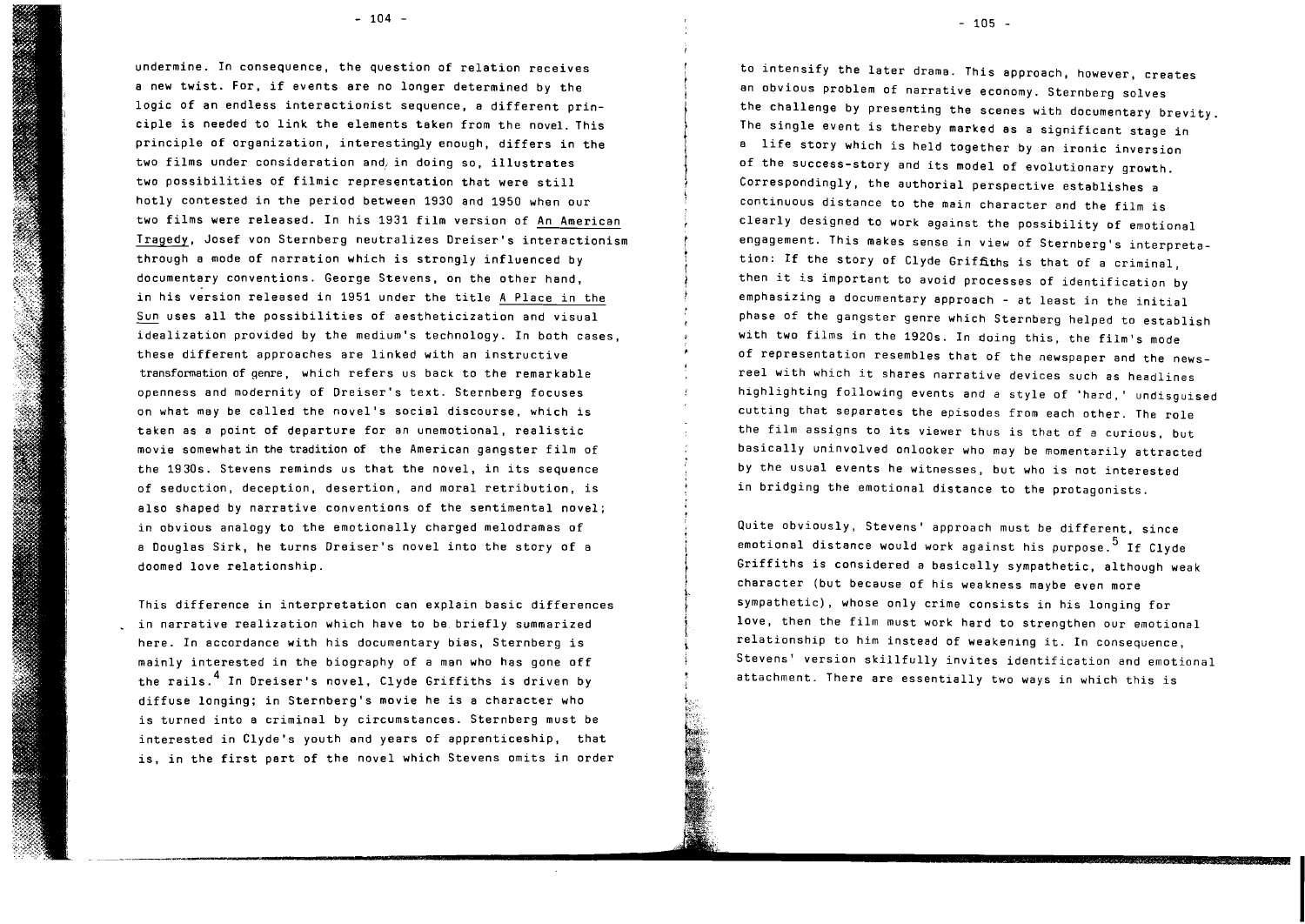of desire, and the restitution of desire on a new level are essential components: As soon as one wish is fulfilled, another one takes its place. If the formation of self and society is dependent on the existence of an imagined other, however, then it can, by definition, never arrive at point of growth which would signal maturity and successful integration. As the example of Hurstwood shows, the process of self-creation can only come to an end when the desire to project the self unto an imagined other is exhausted.

One possible way of distinguishing Oreiser's two major novels is to say that Sister Carrie is characterized by <sup>a</sup> transformation of the act of looking from an instrument of Victorian guardianship to a source of constant redefinition of the self through the image. In An American Tragedy, on the other hand, the interactionist circle of desire, self-creation, and renewed desire is accelerated to such a degree that the hero of the novel, Clyde Griffiths, falls victim to the uncontrollable dynamic and frequency of his own desire. What characterizes Clyde throughout the novel, is his inability to cope with the explosive force of his own constantly changing wishes and impulses. This impulse inflation, however, also endangers communication. As the long-drawn-out climax of the novel, its trial, demonstrates, Clyde is no longer able to grasp and explain the interactionist complexity of his own motivation.

If this is valid, however, then the new constituents of self, knowledge, and perception that the novel unearths from beneath the Victorian concept of civilization must also shape and endanger the reading and reception of literary texts, including Dreiser's own novel. Dreiser faces the problem that those characters who represent the mechanism of self-fashioning by means of desire might serve as <sup>a</sup> mise en abyme of the text's aesthetic effect, that is, might function as just another object of desire and thus of self-fashioning. On the one hand,

 $- 103 -$ 

this fits in perfectly with the novel's theory of perception. On the other hand, however, it puts literature in danger of becoming a mere stimulus for narcissist self-fashioning, just like any other consumer object. This in turn leads to the interesting paradox that the literary text, in the very process of revealing new constituents of self, society, and meaning hastens its own loss of function. To avoid this, Dreiser, it seems, tries to retain control over the interactionist logic which he has revealed. This explains the most prominent of the novel's narrative strategies, although certainly not its most attractive one, the constant authorial intrusions, lengthy comments, and continuous clarifications which accompany almost every single step, sometimes every look within the novel and give the text its unusual and often tormenting length. For if self and society are constantly redefined and refashioned in processes of immensely complex interaction, then the narrator has to accompany the constant shifts in situational context in order to point out what the characters themselves cannot possibly comprehend. The change in perception to which Dreiser's work draws attention - the replacement of a model of communicative interaction (typical of American realism) by one of narcissist self-fashioning - is thus, in Dreiser's work, still channelled and controlled by the constant authorial interpretation of this very tendency.

What happens, however, if the act of looking, as the primary means of creating relations and thus meaning, is liberated even further? It is at this point that two filmic adaptions have to reduce the novel's interactionist complexity in order to make the story presentable as commercial film. As a consequence, what inflated the novel to such unusual proportions the almost ind1stinguishable interactionist complexity of the impulses by which Clyde is constantly overwhelmed - is reduced in both films to the straightforward linearity of an emotionally gripping plot, so that events and characters regain the consistency and logic of motivation which Dreiser strove to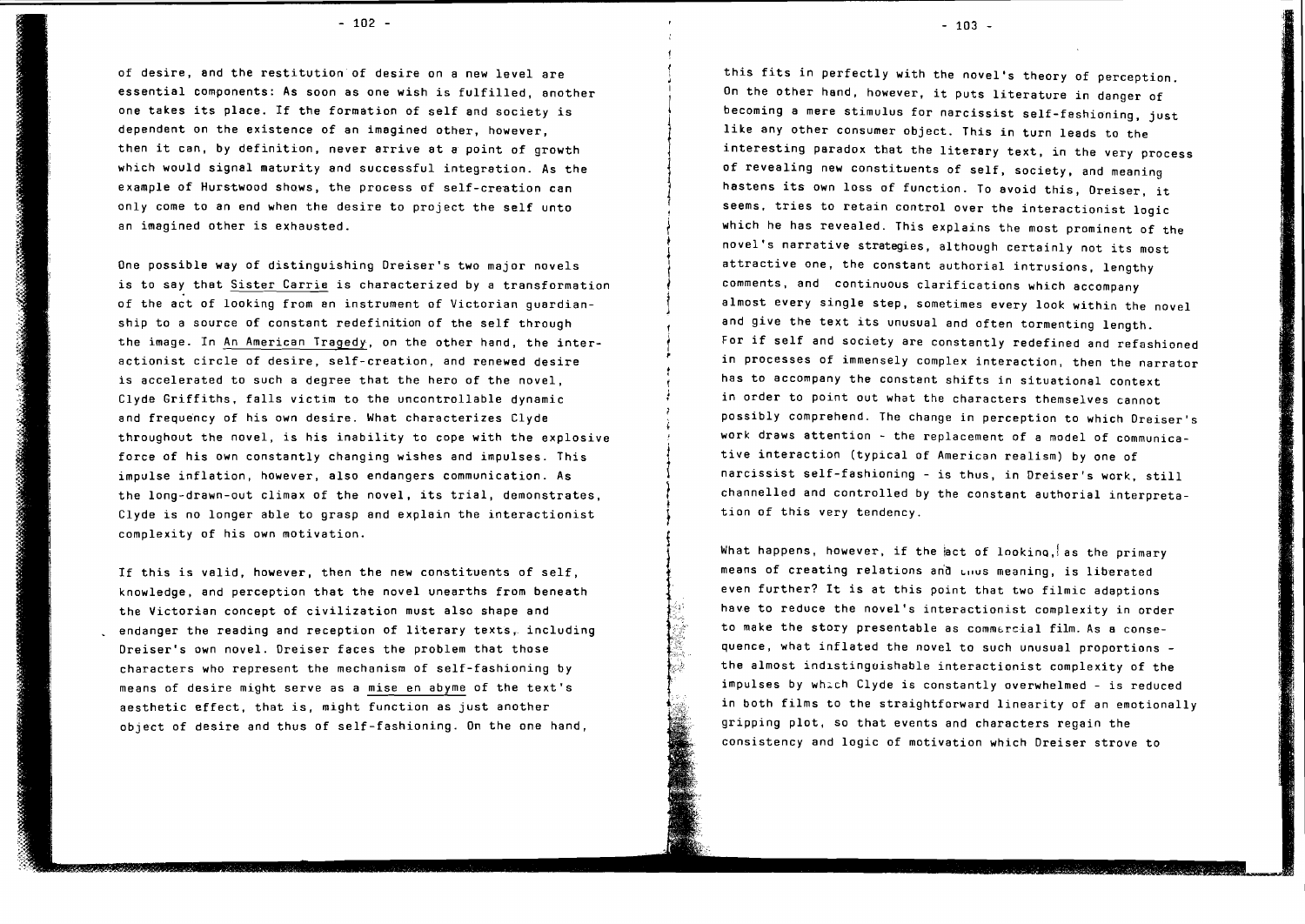achieved: (1) On the level of plot the material is reinterpreted as the story of a painful separation from an object of affection; (2) on the level of the mise-en-scene, that is, of filmic realization, this sentimental redefinition of Oreiser's novel is supported by <sup>a</sup> style of visual presentation dominated by connection and fusion. While Sternberg's episodic narrative, filmed by a camera playing the role of neutral observer, distances by constant narrative fragmentation, Stevens' version, filmed in long uninterrupted sequences and using wide-angle perspectives so that social encounters remain visually related, tries to establish ever new promises of connection which cause every threat of instability to be experienced as especially painful. This strategy is supported by continual visual idealization, and part of this approach obviously is that Stevens does not hesitate to indulge in the visual attractiveness of his leading actors Elizabeth Taylor and Montgomery Clift.

It takes some time to realize that Stevens is exploiting with these strategies a theory of perception and of the formation of identity that, surprisingly enough, comes closer to that of Oreiser than Sternberg's version, which remains bogged down by conventional naturalism. The central source for establishing relations which Oreiser revealed but still tried to control by authorial processing is now, with the help of the new technological possibilities of film, set free without apparent inhibitjnn. I am referring specifically to the significance of, ~he act of seeing for constituting meaning and aesthetic experience.

In Sternberg's version, the view is that of the eye-witness. Its primary function is to register unusual, but symptomatic events. Stevens, on the other hand, dramatizes the emotional nnwer of images by presenting them as Clyde's main source of

motivation. It is Clyde's gaze at. the beautiful Angela Vickers, played by a young Liz Taylor, which sets the drama in motion and leads to the plan of murdering Roberta and it is his memory of Angela's face which provides a last image of consolation before he enters the gas chamber. In between, whenever he is hesitant to act, close-up images of her warm, soft face get him going again. There is a theory of effect implied in these scenes which draws on what Dreiser had already diagnosed the tendency to attach one's desires to an unattainable other by looking and the corresponding power of the image to focus and fuel our desire  $\#$  and yet, the function of this process has changed in Stevens' version and become more crucial because only it holds the promise of overcoming <sup>a</sup> condition of separation, of which, ironically enough, the act of looking itself has made us painfully aware. The film's indebtedness to the sentimental tradition thus finds its explanation. It should not be simply taken as evidence for the film's conventionality, but can, quite to the contrary, be seen as a reading of Dreiser's text in which an attempt is made to respond to the fundamental problem which the novel exposes and bequeathes to all subsequent adaptations. For one of the consequences of Dreiser's radical interactionism is that its dissolution of an organically conceived world must result in a new fragility and transience of relations: They are no longer, as is, for example, the figure of the union in American realism, metonymic representations of organic integration, but are constantly exposed to, and threatened, by interactionist unpredictability and eventfulness. The film, on the other hand, responds to this threat to social relations by <sup>a</sup> renewed promise of the possibility of relation which it takes from the sentimental tradition and - despite the obliqueness of the convention - manages to revive successfully by its skillful use of specifically filmic means. In the course of doing so, however, the source of that which promises

f } I . ! . I i

 $-107 -$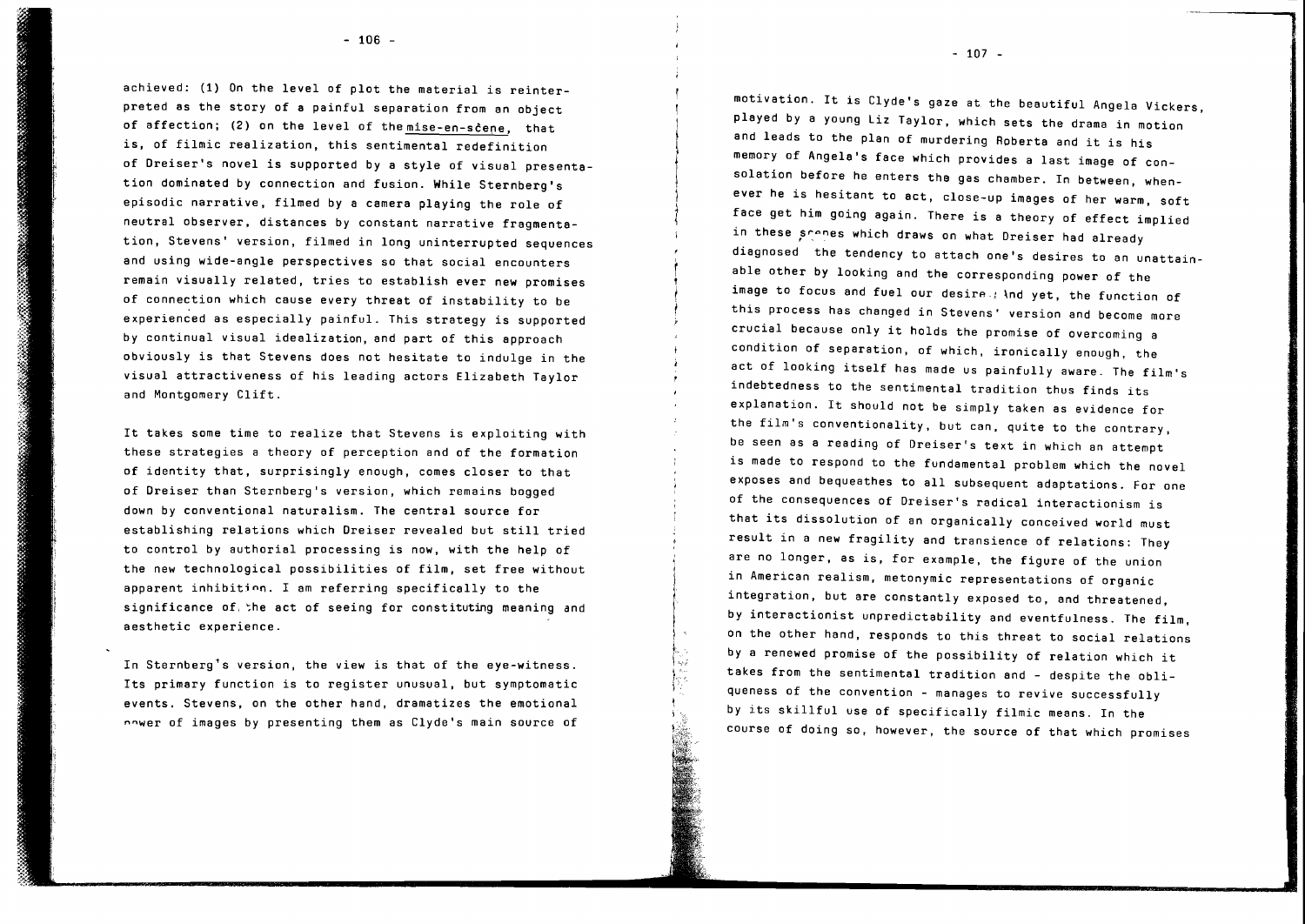to provide relation is redefined, even within the sentimental tradition. Instead of a morally refined sensibility, as in the sentimental novel, it is now the image, constantly recharged by the act of seeing, through which relation can be regained.

In Dreiser's novel, a potentially endless supplementarity in the formation of the self is generated by the impossibility of ever overcoming the separation which constitutes desire. For Stevens, film holds the promise of successfully bridging this gap by the skillful manipulation of image and imaginary process. In the final scene, one of the most interesting and effective of the movie, Stevens illustrates his theory of effect through specifically filmic means: At the moment of most painful separation - when the camera accompanies Clyde on his walk to the gas chamber - Clyde evokes the image of Angela Vickers/Liz Taylor which the film fuses with his own by double exposure. Separation is thus visually replaced by by bouble exposure. Separation is thus visually replaced by<br>union, a situation of seemingly insurmountable distance turned<br>i<u>nto on</u>e of imaginary fusion. Against the pain and fear of  $\ell$ separatiod we have, it seems, a remedy after all: Our own fante ries, our own power to attach desire to images.

This, it seems to me, is one of the central promises of contemporary media culture, but also its main problem. For inevitably, the moment of imaginary union is followed by another experience of separation which, against the background of the initial promise, may be experienced as even more painful. It is thus in the attempt at <sup>a</sup> sentimental redefinition that A Place in the Sun affirms Dreiser's analysis. As is often the case in cultural history, a strange dialectic seems to be at work here: The very elements which have helped to make the film medium one of the most popular and effective in cultural history - its ability to combine several sign systems,

\_\_\_\_\_\_\_\_\_. ~.~.."""""\_.\_..."""""""\_,,\_~.. **<sup>1</sup> "''''-11 =**

"~'\'-.~",,,,;...,,,,~~.-,~;..,.,,.'::~,~,,'

its acceleration of the sequence of signs, and the ensuing flooding of the viewer's imagination - add up to a striking intensification of sense experience, but, at the same time, they also transform aesthetic experience into a process of ever shorter imaginary projection - a transformation that aiready points forward in the direction of a postmodern media culture and its promise that the ever shorter evocation of an image could defeat consumerism. The important point for the purpose of our discussion, however, lies in the fact that the seriality of commercial film production produces not only a seriality of ever renewed promises, but also a seriality of an ever renewed experience of separation, which can, in turn, only increase our hunger for images.

How is all of this related to a discussion of models of relation? In our analysis of the two film versions of Dreiser's American Tragedy, we seem to have drifted away from our initial question. However, it may be helpful at this point to recall that each cultural object of interpretation, each text, can be read as an attempt to establish relations between single elements and signs and is thus inevitably grounded in a model of relation. In fact, it may be entirely possible that we derive our models of cultural analysis from such cultural (pre)texts. The use of fictional material in cultural studies, as exemplified in my own transition from theoretical considerations to the example of Oreiser, would then be justified by the fact that fiction, in its potential to experiment with new possibilities of relation, can be considered a priviledged realm for suggesting new models and modes of linkage. In this sense, fiction is always an exploration of the possibility for new ways of linking signs that have not been connected in that way before.

- 109 -

**Wanters**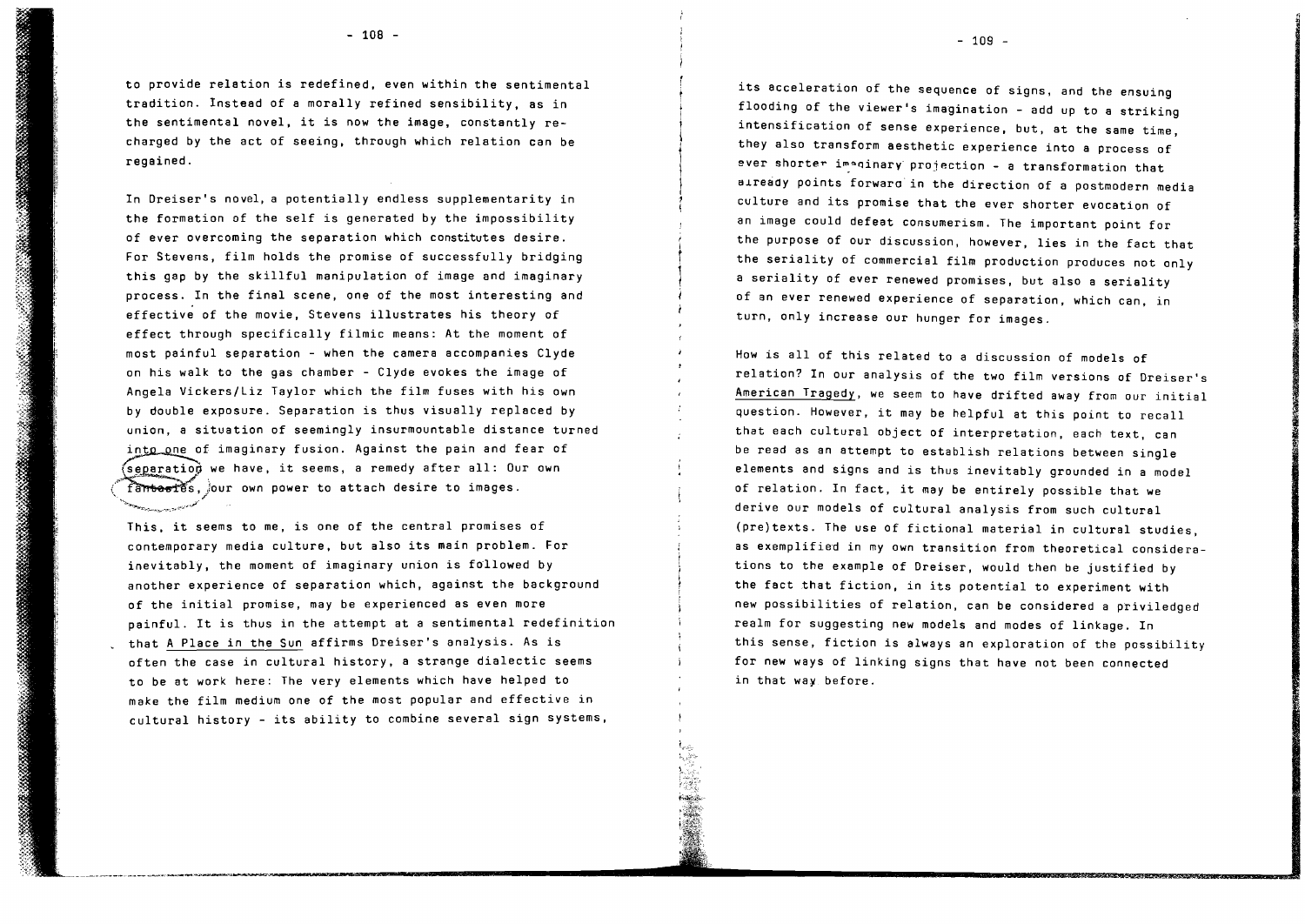Our own examples contain such models of (cultural) relation; they, too, have to find an organizing principle and a cultural premise about how such phenomena as, for example, social ambition, seduction, and murder trial can be seen as belonging together. As Philip Fisher has shown, Dreiser's novels dissolve the idea of causal links by suggesting a potentially endless interactionist sequence and supplementarity. In contrast, the two film versions, each in its own way, attempt to reorganize the text by "reorganicizing" it. On the level of content, Sternberg's version may present itself as an inversion of the Bildungsgeschichte and as a critique of the success-ideology with its underlying assumption of the possibility of (evolutionary) growth, and yet, as far as the text's own principle of organization is concerned, such assumptions still provide the model of relation through which each and everyone of the episodes obtain an exemplary function in a story of flawed development.

Stevens, on the other hand, skillfully combines sentimental tradition and the new technological possibilities of the film to provide intense experiences of fusion; his model of linkage is derived from the promise and potential of the image to connect the viewer with his or her object of desire. It is part of an unforeseen dialectic of the situation, however, that the very means by which separation is to be overcome also create renewed experiences of separation by cutting off the link between imagination and image. The promise on which the film bases its theory of effect is constantly undermined by the institutional realities of the medium. Instead of securing relations, the text only increases the need for ever new acts of imaginary linkage.

This tension, however, between the promise of restituting relation and a technologically induced and enhanced supplementarity points towards another important Rettern of cultural relation: that of  $\bigwedge$  dehierarchized serial ty which stands at the center of postmodern cultural theor $\mathscr{U}$  In fact, the current lively discussion of postmodernism as a cultural theory can be seen as an attempt to clarify to what extent the model of relation offered by postmodern and poststructuralist theory, that of a potentially endless sequence of dehierarchized material, including quasi-anarchic modes of linkage, may also offer a way of coming to terms with an increasingly heterogeneous mass of cultural material. There is, it seems to me, an interesting irony at work here: On the one hand, the suggestion that the postmodern text can serve as a model of cultural analysis is rejected because the disseminating and dehierarchizing play of the postmodern text may have its purpose and function in the de-pragmatized realm of fiction but less so in our everyday existence and certainly not in our scholarly work. Where it becomes <sup>a</sup> model of cultural or literary analysis, such an attempt will therefore soon be doomed to a monotonous allegorization of the idea of unreadability or disseminary play. But on the other hand, the ever increasing specialization and extension of a field such as American Studies leads to a diffusion and fragmentation of knowledge, which, in an unexpected way, begins to resemble the typically postmodern configuration of an unstoppable and self-perpetuating proliferation of signs. The current state of cultural studies seems to be charaeterized by the fact that each new extension of knowledge, however justified and justifiable it may be as a necessary revision or exploration of neglected areas of knowledge, contributes its own share to <sup>a</sup> situation which can be characterized as postmodern. In this situation, the profession of literary and cultural studies is coming to the point where it mirrors or, better: mimics the field it claims to analyze. What current attempts to revise

 $-111 -$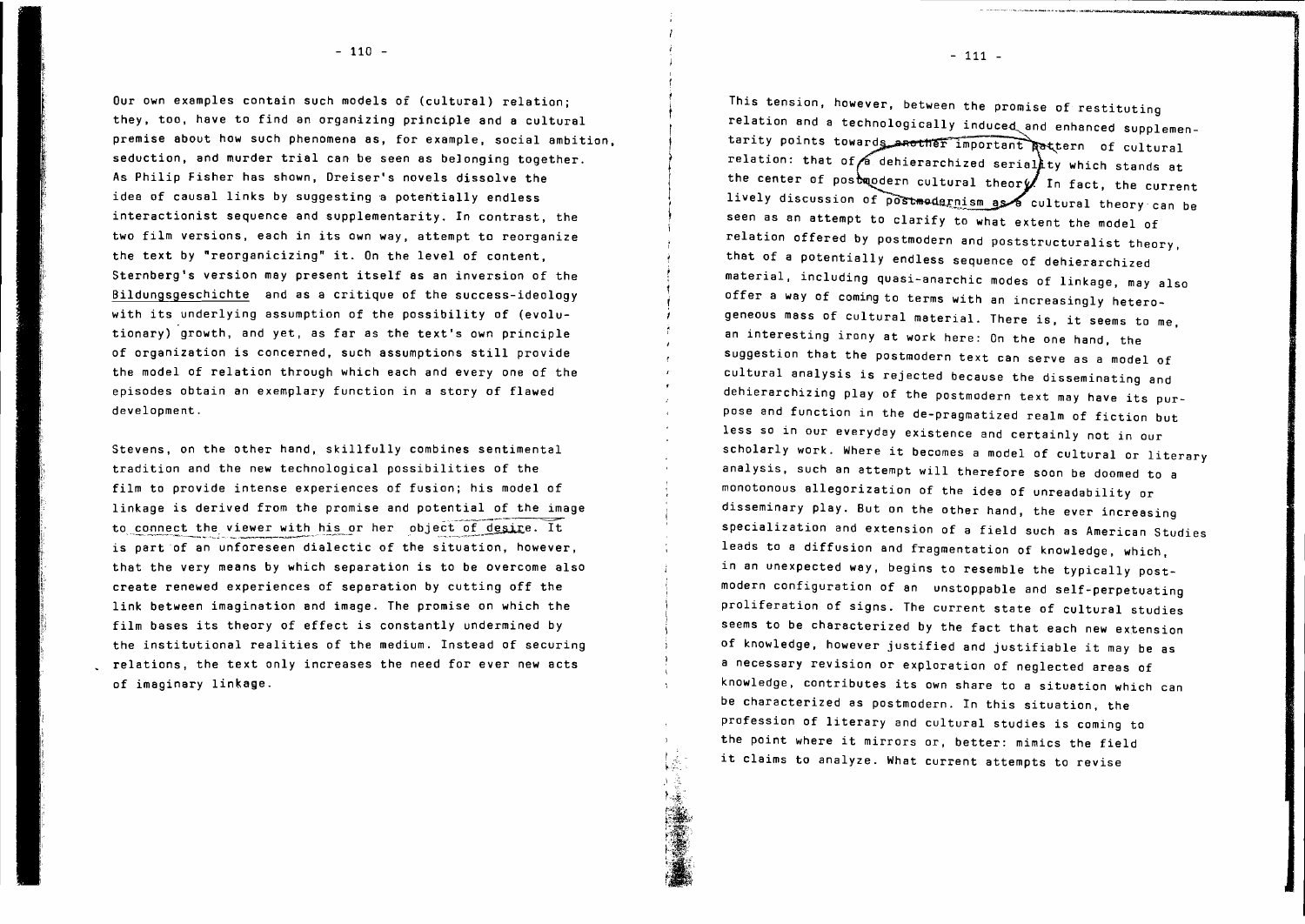- 112 - 113 - 113 - 113 - 113 - 113 - 113 - 113 - 113 - 113 - 113 - 113 - 113 - 113 - 113 - 113 - 113 - 113 - 1

and reconstruct the field have to face, therefore, is the problem of organizing the knowledge that revisionism brings about. Obviously, one cannot read and study everything. There have to be criteria for selection which can only be derived from <sup>a</sup> systematic argument on how the single text is related to the rest of the culture. Otherwise, what remains is voluntarism.

Quite obviously, we have to face the problem that the current proliferation of knowledge can no longer be arrested by renewed recentering. Or, to put it differently: We cannot simply ignore the postmodern and poststructuralist critique of organicist models of relation and its insight into the potential arbitrariness of each possible center of meaning. This, to be sure, is one of the lasting effects of the differentiation which American Studies has undergone for good reason. One possible way out of this dilemma may be to acknowledge postmodern theories about the arbitrary dimension of all models of relation by a deliberate interactionism. What I mean by this is an argument and type of analysis which insists on the necessity and inevitability of patterns of relation (and thus of centering), yet keeps in mind the fact that knowledge in cultural studies is always produced by a process of analogizing, that is, by generalizing the model of relation of a prior text, and that this fact limits the scope and authority of any given interpretation in significant and decisive ways. This process of analogizing, or, in other words, this voluntary or involuntary privileging of a model of relation, should therefore become part of the analysis itself. <sup>I</sup> hope that my own oscillation between theoretical considerations and a variety of cultural texts will now make better sense as an example for the interactionism I have in mind.

In such a movement between theoretical model and cultural text different texts and thus different realms of knowledge constitute one another as objects of cultural analysis and illuminate each other in turn: For cultural theory, Dreiser"'s novel offers an alternative to organicism and can provide one possible model of interactionist relations of which cultural theory itself has offered few convincing versions so far. The two filmic adaptions, on the other hand, gain significance as cultural material because they do in fact reveal cOnsequences of Oreiser's vision which he himself still tried to discipline by authorial intervention. My own suggestion and priority then is to refer cultural analysis back to the respective model of relation by which it is itself constituted and on which it depends for the production of knowledge. The concept of culture itself that has anchored American Studies for so many years now is only a word for the assumption of <sup>a</sup> network of relations; if this is true, however, then cultural studies should consider what models of relation are at its disposal, where these models originate, and in what way can they claim plausibility.

This may already sound like the final sentence, but allow me - in a last twist of my argument and in adherence to my own interactionist claims - to return for a moment to my textual examples. In drawing on them I have discussed possibilities so far of linking and structuring heterogeneous cultural material. This raises a last question: In what way does this structuring of material contribute to a better understanding of American cultural history? One could try to find an easy way out by claiming that my textual choices can provide useful material for a historical sketch of changing models of relation in American culture (and possibly cultural analysis) from organicism to interactionism and from there to an anticipation of postmodern seriality. This would not answer the question yet, however, as to what specific insights into American

**iccosts** Ii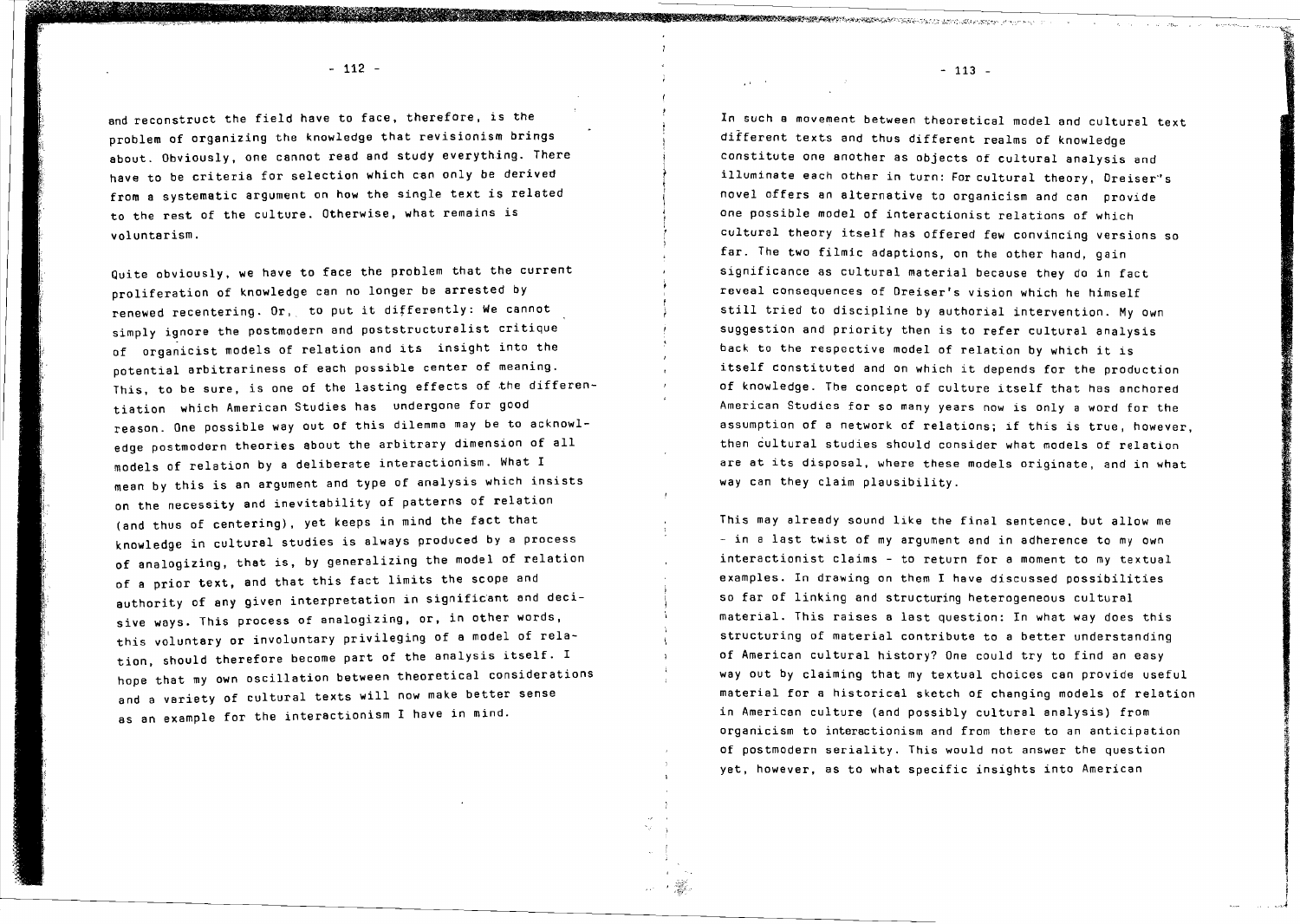culture these texts can provide. In asking this question we seem to run into a fundamental problem which each exploration of new material has to face: that the underlying claim in the search for a better understanding of American culture is really one of cultural representativeness.

if

Dreiser does not seem to pose a problem in this respect, since his novels, even though they subvert organicist assumptions, are still, even if we try to redefine them, aimed at <sup>a</sup> representation and clarification of <sup>a</sup> social totality, that is, they are still based on the assumption that <sup>a</sup> model of relation can be found to help us understand how it works as <sup>a</sup> whole. This, in fact, justifies reading his novels, as we have tried to do, as representative statements for a moment of transition in American cultural history. The case is different, however, as far as our two commercial films are concerned, for even an afficionado of Hollywood movies will not be able to assign to them any special significance or function in the history of the American cinema.

In American Studies, two responses can be found to this problem: Approaches influenced by the history of ideas paradigm deny that there is a problem, because they do not consider this type of cultural material as representative anyway. On the contrary, it is defined as serialized production which disqualifies it from expressing essential elements of a culture. In reaction, revisionist approaches have turned the cultural hierarchy upside down. Films and other neglected forms of cultural expression are now considered to provide rich and relevant material for cultural history through which special insights can be gained. This approach has, as far as the analysis of American movies is concerned, produced some interesting results, and yet it remains an unacknowledged

- 114 - **115** - 115 - 115 - 115 - 115 - 115 - 115 - 115 - 115 - 115 - 115 - 115 - 115 - 115 - 115 - 115 - 115 - 115 - 115 - 115 - 115 - 115 - 115 - 115 - 115 - 115 - 115 - 115 - 115 - 115 - 115 - 115 - 115 - 115 - 115 - 11

problem of such media studies that they claim a cultural representativeness for their object of interpretation which the single film can hardly ever support (as is demonstrated by ever new cultural readings of American movies in which such vogues, as, for example, the disaster film, are used as a point of departure for far-reaching conclusions about American society - conclusions which, in their rapid succession and predictable annual change, have begun to undermine each other and exhaust themselves in an absurd inflation of generalizations)

It may be, then, that the scepticism of traditional intellectual history may be helpful at least in foregrounding a problem: In their forced restitution of organic models of relation, commercial films, like other texts in a realistic mode of representation, may maintain a claim of cultural representativeness. But the institutional and technological dynamic of cultural development, above all, its acceleration of <sup>a</sup> sequence of fusion and separation and a subsequent desemanticization of the image as a source of meaning, constantly work against this claim. Instead of trying to reassert an assumed representativeness by means of <sup>a</sup> social or psychological subtext, it may be much more fitting to acknowledge the very weakening of the cultural text as an expression of its culture and regard this weakening as the most important cultural meaning provided by the material.

The interest which our two films may have for cultural studies would then primarily lie in their usefulness for illustrating a new stage of cultural production and aesthetic experience. This development, however, is no longer limited to visual material, but has come to affect all cultural material including the supposedly "classic" texts of our cultural tradition. Ironically enough, this is most clearly revealed

 $\mathbf{J}$ 

r~.... l·.~.·· JA;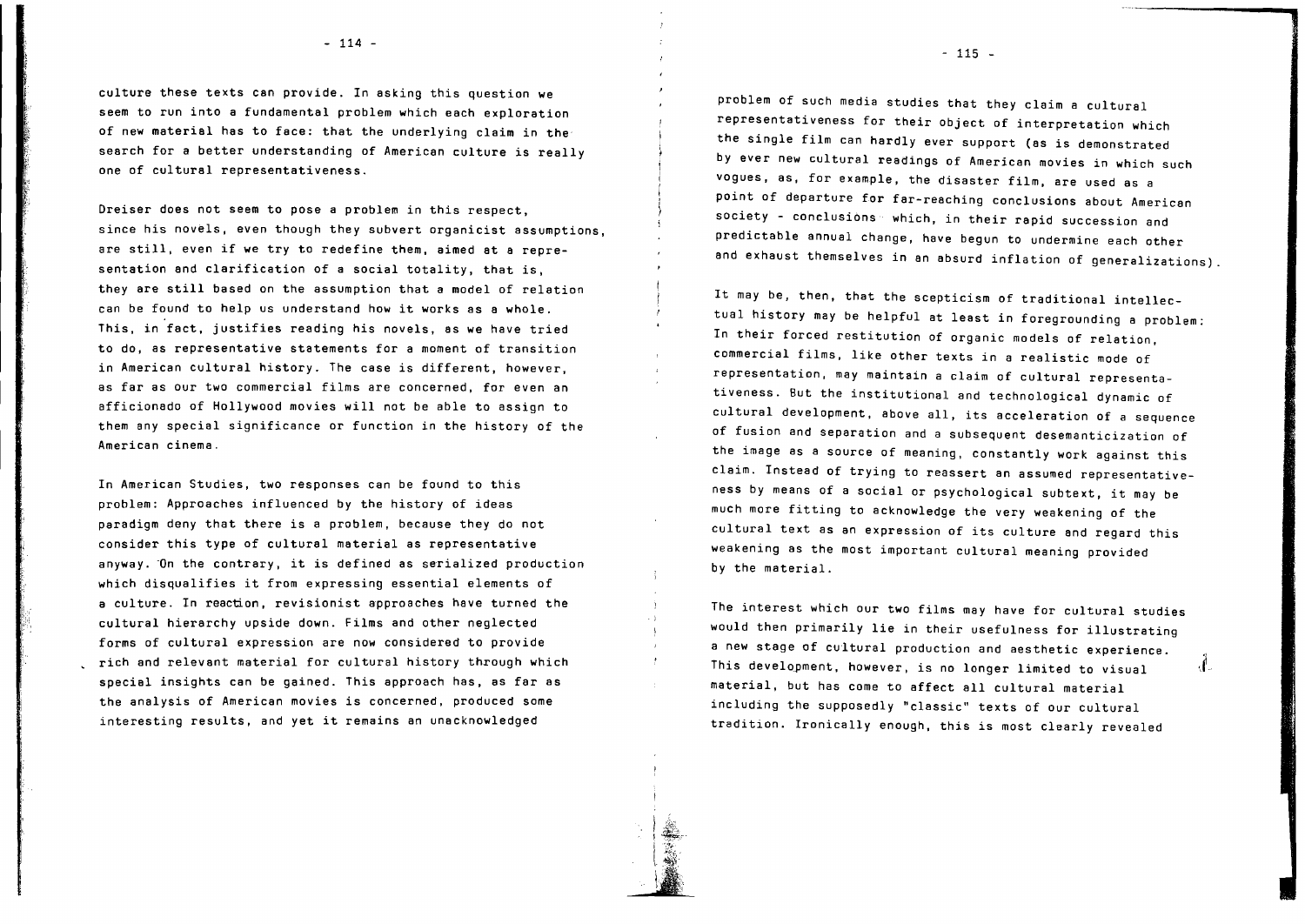- 116 -

f'

at the moment in which a professionalized cultural analysis has become institutionalized. For inevitably, the cultural dialectic which we have traced throughout this paper - a constant intensification and maximizing of aesthetic effect and a corresponding loss of function; an increasing aesthetic ization of cultural experience and a corresponding desemanticization of all cultural objects; a far-reaching subversion of cultural hierarchies, and a corresponding proliferation of cultural material - also affects those texts for which a claim of cultural representativeness was made in the past. The problem cannot be solved, it seems to me, by merely taking back the claim of representativeness to a privileged subculture or to one's favorite dissenting voice. With the technological transformation of aesthetic experience, cultural objects and cultural expression change their function and thus their usefulness in providing access to the meanings of a culture. The more this holds true, however, the less we can privilege special cultural texts or areas, as cultural studies have traditionally done, as sources of cultural insight and knowledge. Cultural objects, and this may seem like a sad and maybe painful truth for the cultural studies movement at the moment of its final breakthrough, no longer represent <sup>a</sup> culture as they used to do. The increasing weakness of the single text as a source of cultural knowledge, however, can only be offset by an increasingly interactionist mode of argumentation and analysis. Let me, in conclusion, sketch out the series of exchanges that make up this interactionism:

A consideration of relations is necessary because any interpretation of cultural objects is constituted by an act of substitution and exchange. This does not invalidate the claim that theoretical premises underlie and govern all interpretative activities. However, a theoretical position cannot serve as sufficient justification for an interpretation, because it is in itself constituted by means of an analogy. As an attempt to order a heterogeneity, that is,

as a model of relation, theory can be seen as a systematic version of <sup>a</sup> pre-text which it clarifies, but also reduces in replication. Every theory thus finds its limitation in those pre-texts through which it has come into existence and to which it therefore shows <sup>a</sup> special affinity. Without thematizing this origin, theory only tells half of the story, or, to put it somewhat less colloquially, reveals only half of its own truth. As <sup>a</sup> rule, theory has an in-built propensity to do so, because it is always tempted - and quite obviously gains in status and authority by doing so - to offer itself as explanation of the whole, although it can only do this by turning a part into a metaphor for the whole.

The text, however, on which the theoretical model draws and by which it is generated, needs to be placed, in turn, in relation in order to develop a perspective toward it, instead of simply elevating it to the level of <sup>a</sup> cultural master narrative and thereby generalizing one functional mOdel of fiction or cultural material. In any argument, I have tried to create such a network of perspectives by taking into account the fact that our own perception of the past, including our own interpretations of those classic texts which people have privileged or are still privileging as exemplary texts of cultural traditions, are inevitably shaped by contemporary modes and models of relation. The radical transformation of aesthetic experience and the function of fiction brought about by a postmodern media culture (but also by a new stage in the professionalization of literary and cultural studies) must affect our view of past texts. More importantly, it hollows out those texts as representative and suggests that the exemplary pre-text of our own cultural moment is the heterogeneous network of signs and subculture which characterizes our contemporary cultural systems. If the representative cultural text is transformed, however, from an exemplary work to one textual item among many, it must also lose its force as <sup>a</sup> pre-text and can no longer serve as a model of relation. This weakening of cultural meaning,

- 117 -